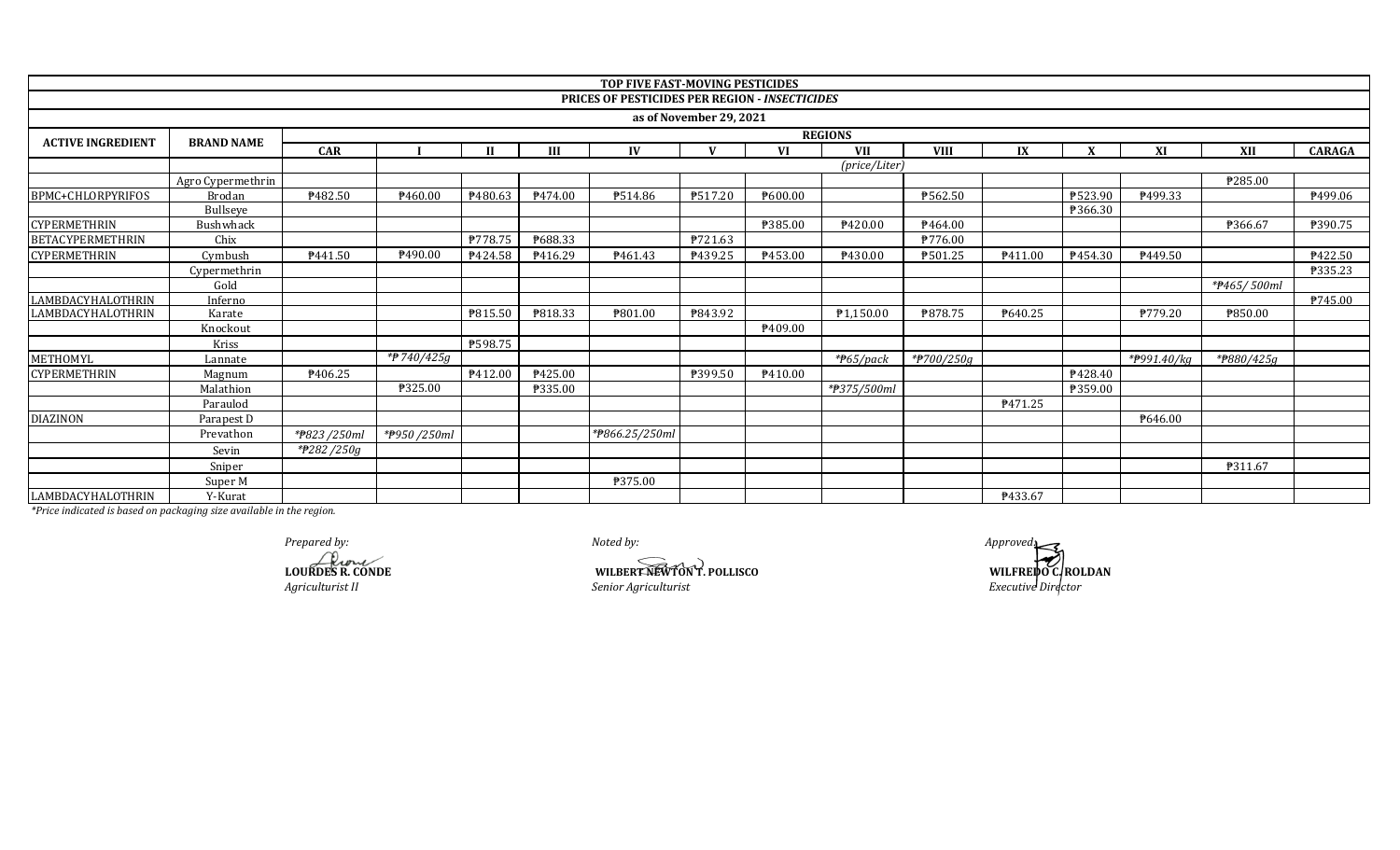|                           |                    |            |             |              |           | PRICES OF PESTICIDES PER REGION - HERBICIDES |                         |                |               |             |                       |              |         |               |                           |
|---------------------------|--------------------|------------|-------------|--------------|-----------|----------------------------------------------|-------------------------|----------------|---------------|-------------|-----------------------|--------------|---------|---------------|---------------------------|
|                           |                    |            |             |              |           |                                              | as of November 29, 2021 |                |               |             |                       |              |         |               |                           |
| <b>ACTIVE INGREDIENT</b>  | <b>BRAND NAME</b>  |            |             |              |           |                                              |                         | <b>REGIONS</b> |               |             |                       |              |         |               |                           |
|                           |                    | <b>CAR</b> |             | $\mathbf{H}$ | Ш         | IV                                           | $\mathbf{V}$            | <b>VI</b>      | <b>VII</b>    | <b>VIII</b> | IX                    | $\mathbf{X}$ | XI      | XII           | <b>CARAGA</b>             |
|                           |                    |            |             |              |           |                                              |                         |                | (price/Liter) |             |                       |              |         |               |                           |
|                           | 2-4D Amine         |            |             |              |           |                                              |                         |                |               |             |                       | ₱332.00      |         | P240.00       |                           |
| 2,4-D IBE                 | 2-4D Ester         |            |             |              | ₱312.50   | ₱353.21                                      | ₱347.50                 |                | P410.00       | ₱450.00     |                       |              | ₱302.40 |               |                           |
|                           | $2-4D$             |            |             |              | ₱300.00   |                                              |                         |                | ₱275.00       |             |                       |              |         |               |                           |
| <b>BUTACHLOR+PROPANIL</b> | Advance            |            |             |              |           |                                              |                         |                |               |             |                       |              | ₹616.00 |               |                           |
|                           | Agrobonds          |            |             |              |           |                                              |                         |                |               |             |                       |              |         | P490.00       |                           |
|                           | Agroxone           |            |             |              |           |                                              |                         |                | P465.00       | ₱402.50     |                       |              |         |               |                           |
|                           | Clear-out          | P353.50    | ₱380.00     | ₱363.75      |           |                                              |                         |                |               |             |                       |              | ₱382.83 | *#1206.25/gal |                           |
| <b>GLYPHOSATE IPA</b>     | <b>Ground Plus</b> |            |             |              |           |                                              |                         |                |               |             | $*$ <i>P</i> 1600/gal | ₱366.25      | ₱351.33 | ₱375.00       | ₱372.50                   |
|                           | Grader             |            |             |              |           |                                              |                         |                |               |             |                       |              |         | ₱395.00       |                           |
|                           | Grass Zero         |            |             |              |           | <b>P373.42</b>                               |                         |                |               |             |                       |              |         |               |                           |
|                           | Hedonal            |            |             |              |           |                                              | ₱421.00                 |                |               |             |                       |              |         |               |                           |
|                           | Hero               |            |             |              |           |                                              |                         | ₱585.00        |               | P610.00     |                       |              |         |               |                           |
| <b>GLYPHOSATE IPA</b>     | Machete            | ₱603.33    | ₱545.00     | P612.00      | ₱557.50   | P630.36                                      | ₱667.08                 |                | ₱1,202.50     | ₱770.00     |                       |              |         |               | P616.00                   |
| <b>BISPYRIBAC SODIUM</b>  | Mower              |            |             |              |           |                                              |                         | ₱385.00        |               |             |                       |              |         |               |                           |
|                           | Nominee            |            | *#980/250ml |              |           | *#1408.21/500ml                              |                         |                |               | P970.00     |                       |              |         |               |                           |
|                           | Pakamot            |            |             |              |           |                                              |                         |                |               |             |                       |              |         |               | ₱573.00                   |
|                           | Pyanchor           |            |             |              | ₱1,240.00 |                                              |                         |                |               |             |                       |              |         |               |                           |
|                           | Pyanchor Ultra     |            |             |              |           |                                              | P <sub>1</sub> ,444.50  |                |               |             |                       |              |         |               |                           |
| <b>GLYPHOSATE IPA</b>     | Rogue              |            |             |              |           |                                              |                         |                |               |             |                       | ₱621.25      |         |               |                           |
|                           | Round up           | P422.50    | P400.00     |              | ₱452.00   |                                              |                         | P419.00        | ₱530.00       |             | *#1465.83/gal         | P451.88      | P448.60 |               | $*$ <del>P</del> 1650/gal |
|                           | Save Time          |            |             | ₱300.00      |           |                                              |                         |                |               |             |                       |              |         |               |                           |
|                           | Sharp Shooter      |            |             |              | P431.67   |                                              |                         |                |               |             |                       |              |         |               |                           |
|                           | Slash              |            |             |              |           |                                              |                         | P405.00        |               |             |                       |              |         |               |                           |
| <b>GLYPHOSATE IPA</b>     | Sofit              |            |             |              |           | P852.43                                      | P957.10                 | ₱1,049.00      |               |             | P943.75               |              |         |               |                           |
| <b>GLYPHOSATE IPA</b>     | Spitfire           | ₱343.33    |             | ₱385.50      |           |                                              |                         |                |               |             | *#1,190/gal           |              |         |               |                           |
|                           | Todo Max           |            |             |              |           |                                              |                         |                |               |             | ₱330.00               |              |         |               |                           |
| <b>GLYPHOSATE IPA</b>     | Triple 8           |            |             | ₱369.380     |           |                                              |                         |                |               |             |                       | ₱351.00      |         |               |                           |

**LOURDES R. CONDE**

*Agriculturist II*

**WILBERT NEWTON T. POLLISCO** *WILFREDO C. ROLDAN Senior Agriculturist*

*Executive Director Prepared by: Approved:*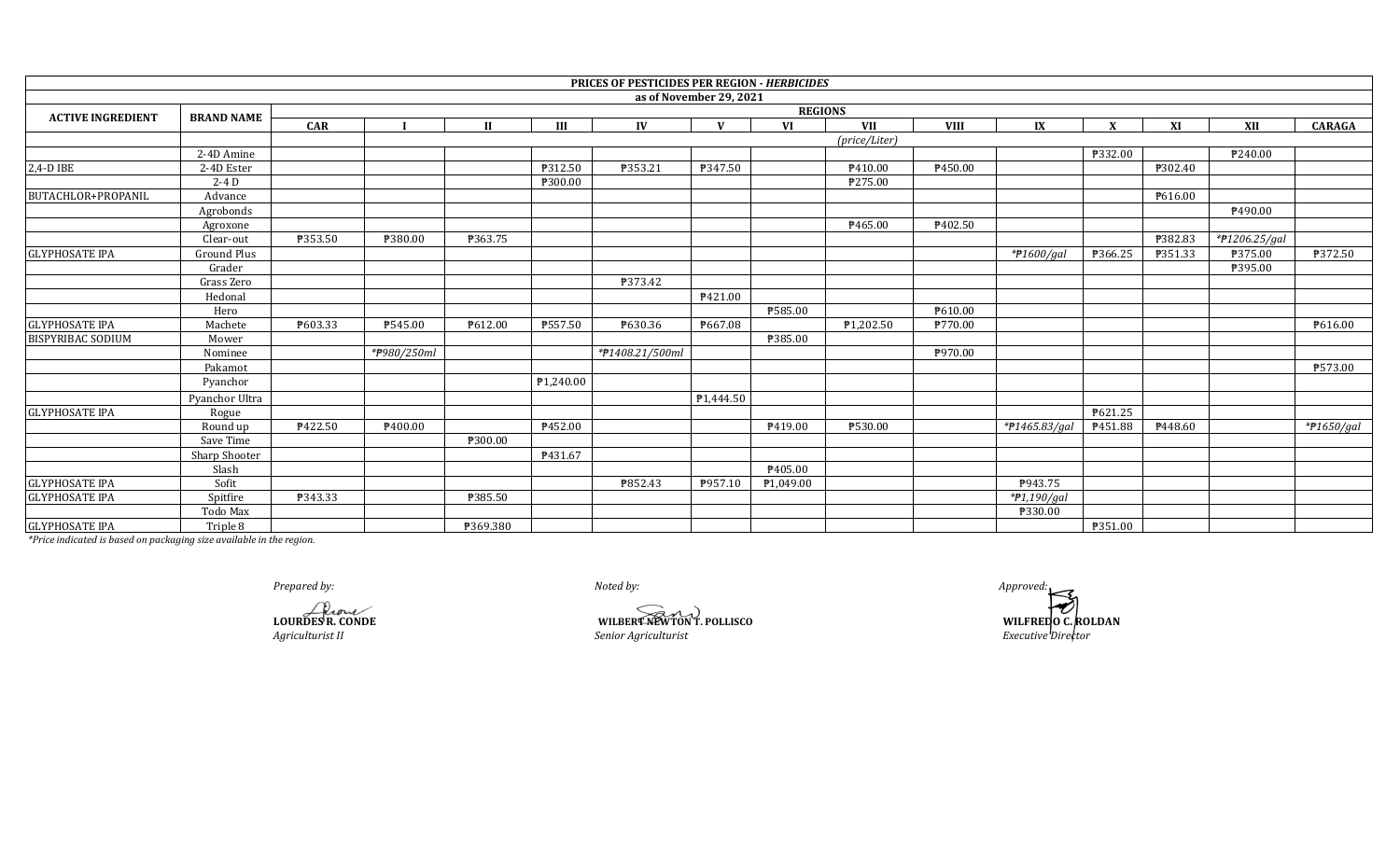|                                  |                   |            |                |               |               |              | PRICES OF PESTICIDE PER REGION - FUNGICIDES |             |                     |             |               |                               |           |                |                            |  |  |
|----------------------------------|-------------------|------------|----------------|---------------|---------------|--------------|---------------------------------------------|-------------|---------------------|-------------|---------------|-------------------------------|-----------|----------------|----------------------------|--|--|
|                                  |                   |            |                |               |               |              | as of November 29, 2021                     |             |                     |             |               |                               |           |                |                            |  |  |
| <b>ACTIVE INGREDIENT</b>         | <b>BRAND NAME</b> |            | <b>REGIONS</b> |               |               |              |                                             |             |                     |             |               |                               |           |                |                            |  |  |
|                                  |                   | <b>CAR</b> |                | $_{II}$       | III           | $\mathbf{I}$ | $\mathbf{V}$                                | <b>VI</b>   | <b>VII</b>          | <b>VIII</b> | IX            | $\mathbf v$                   | XI        | XII            | <b>CARAGA</b>              |  |  |
|                                  |                   |            |                |               |               |              |                                             |             | $(\text{price/kg})$ |             |               |                               |           |                |                            |  |  |
|                                  | Antracole         |            |                |               |               |              |                                             |             |                     |             |               | P649.70                       |           |                | ₱722.67                    |  |  |
|                                  | Antracol 70WP     |            |                |               |               |              |                                             |             |                     |             |               |                               |           | P655.00        |                            |  |  |
| THIOPHANATE METHYL               | Armor             |            |                |               |               |              |                                             | *#172/100g  |                     | *#185/100g  |               |                               |           |                |                            |  |  |
| DIFENOCONAZOLE+<br>PROPICONAZOLE | Armure            |            | *P620/250ml    | *#702/250ml   | *#667.5/250ml |              | *#653.5/250ml                               | *P697/250ml |                     | *#746/250ml |               | *P611.25/250ml *P681.67/250ml |           | *#663.33/250ml |                            |  |  |
| <b>BENOMYL</b>                   | Benomax           |            |                | *#165.83/100g |               |              |                                             |             |                     |             |               |                               |           |                |                            |  |  |
| CHLOROTHALONIL                   | Daconil           | ₱837.00    |                |               |               |              |                                             |             |                     |             |               |                               | ₱826.00   |                |                            |  |  |
| MANCOZEB                         | Dithane           | P638.59    | *#200/250g     | ₱547.50       |               |              | ₱575.80                                     | ₱653.00     | P650.00             |             | P546.67       | P566.25                       | ₱520.50   |                | P570.17                    |  |  |
|                                  | Dithane M45       |            |                |               | ₱516.67       | ₱581.07      |                                             |             |                     |             |               |                               |           | ₱568.75        |                            |  |  |
| THIOPHANATE METHYL               | Fungitox          |            |                |               |               |              |                                             |             |                     |             | *#577.25/500g |                               | ₱599.00   |                | * <del>P</del> 633.33/500g |  |  |
| <b>BENOMYL/ MANCOZEB</b>         | Fungufree         |            |                |               | P442.00       |              | ₱396.88                                     |             |                     |             |               |                               |           |                |                            |  |  |
| <b>COPPER HYDROXIDE</b>          | Funguran          |            | P650.00        | ₱748.75       | *#390/500g    |              | P668.13                                     |             |                     | ₱675.00     |               | ₱681.67                       |           |                |                            |  |  |
| <b>COPPER HYDROXIDE</b>          | Funguran OH       | P719.60    |                |               |               | P762.50      |                                             |             |                     |             |               |                               |           |                |                            |  |  |
| MANCOZEB                         | Ganazeb           |            |                |               |               |              |                                             |             |                     |             |               |                               |           |                | ₱495.00                    |  |  |
| <b>COPPER HYDROXIDE</b>          | Kocide            |            |                | ₱975.00       |               | ₱1,000.83    |                                             | *#279/250g  | *#280/250g          |             | P955.00       | P932.50                       |           |                | ₱1,016.88                  |  |  |
|                                  | Manager           |            |                |               |               |              |                                             |             | ₱570.00             |             |               |                               |           |                |                            |  |  |
| MANCOZEB                         | Mancozeb          | ₹482.50    |                |               |               |              |                                             |             |                     |             |               |                               |           |                |                            |  |  |
| MANCOZEB                         | Manzate           |            |                |               | P485.00       |              | P478.33                                     |             |                     |             | P479.00       | P468.13                       | ₱453.00   |                |                            |  |  |
| <b>CUPROUS OXIDE</b>             | Nordox            |            |                |               |               | P1.113.17    |                                             |             |                     |             |               |                               |           |                |                            |  |  |
| MANCOZEB                         | Redeem            |            |                |               |               |              |                                             |             |                     | ₱400.00     |               |                               |           |                |                            |  |  |
| DIFENOCONAZOLE                   | Score             |            |                |               |               |              |                                             |             |                     |             |               |                               |           | *#668.33/250ml |                            |  |  |
|                                  | Tango 70WP        |            |                |               |               | P1.676.67    |                                             |             |                     |             |               |                               |           |                |                            |  |  |
| THIOPHANATE METHYL               | Topsin            |            |                |               |               |              |                                             |             |                     |             |               |                               | P1.048.00 |                |                            |  |  |
| MANCOZEB                         | Torogi Blue       | ₱587.75    |                |               |               |              |                                             |             |                     |             |               |                               |           |                |                            |  |  |
| MANCOZEB                         | Wallop            |            |                |               |               |              |                                             |             |                     |             |               |                               |           | ₱403.33        |                            |  |  |
|                                  | Wonder            |            |                |               |               |              |                                             | *#140/250g  |                     |             |               |                               |           |                |                            |  |  |

*Prepared by: Approved:*

**LOURDES R. CONDE**

**WILBERT NEWTON T. POLLISCO**<br>
Senior Agriculturist<br>
Executive Director *Agriculturist II Executive Director Senior Agriculturist*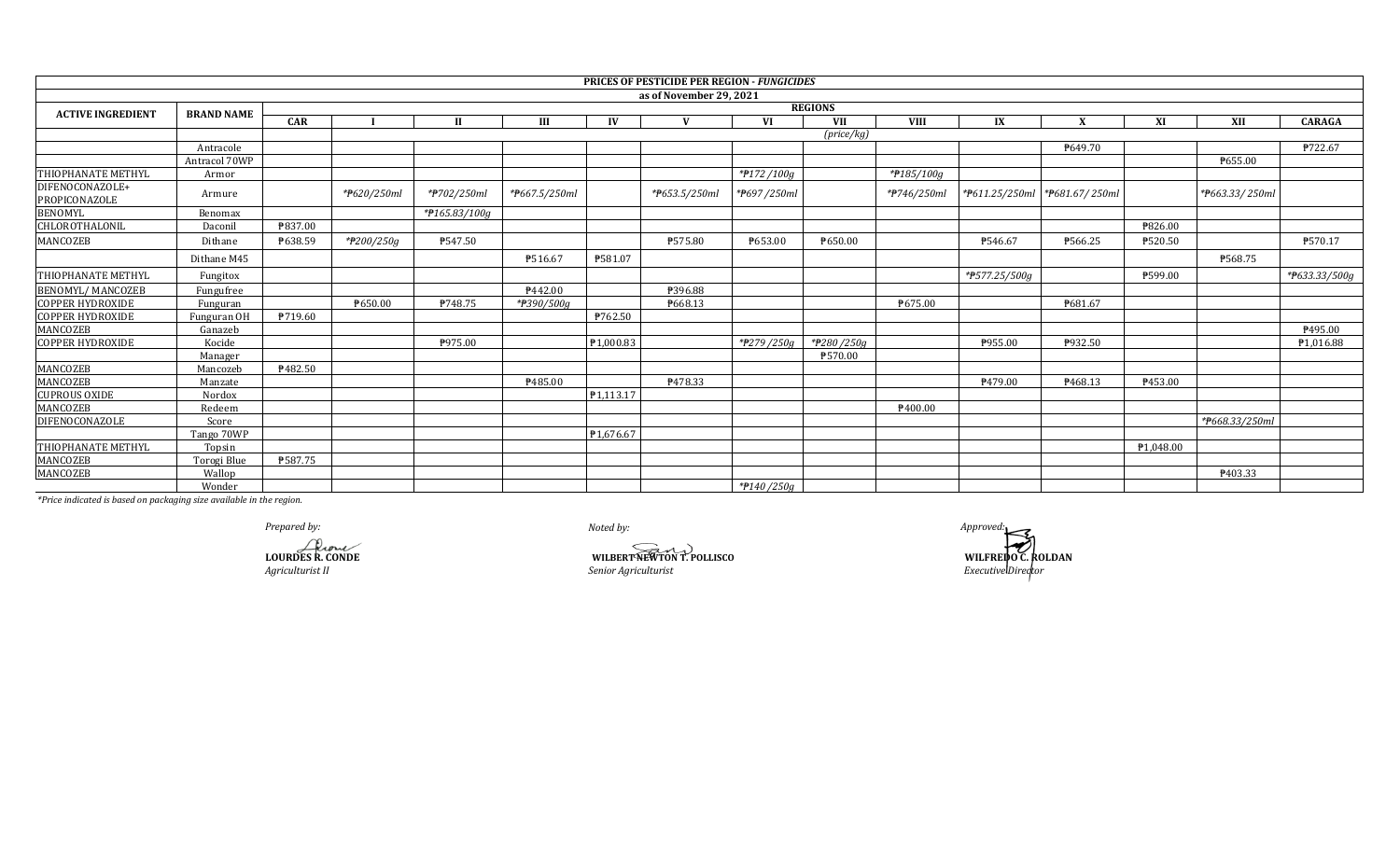|                                                                        |                   |            |           |                |              |               | PRICES OF PESTICIDE PER REGION - MOLLUSCICIDES |           |                     |                 |                |                |                       |              |                         |
|------------------------------------------------------------------------|-------------------|------------|-----------|----------------|--------------|---------------|------------------------------------------------|-----------|---------------------|-----------------|----------------|----------------|-----------------------|--------------|-------------------------|
|                                                                        |                   |            |           |                |              |               | as of November 29, 2021                        |           |                     |                 |                |                |                       |              |                         |
| <b>ACTIVE INGREDIENTS</b>                                              | <b>BRAND NAME</b> |            |           |                |              |               |                                                |           | <b>REGIONS</b>      |                 |                |                |                       |              |                         |
|                                                                        |                   | <b>CAR</b> |           | П              | Ш            | IV            | V                                              | VI        | VII                 | <b>VIII</b>     | IX             | $\mathbf{x}$   | XI                    | XII          | <b>CARAGA</b>           |
|                                                                        |                   |            |           |                |              |               |                                                |           | $(\text{price/kg})$ |                 |                |                |                       |              |                         |
| NICLOSAMIDE & NICLOSAMIDE<br><b>ETHANOLAMINE SALT</b>                  | Bayluscide        | *P1,130/L  | *#85/35g  | *#1,130/L      | *P1,040.50/L | $*P1,120.5/L$ | $*P1,164/L$                                    |           |                     | *#1264/L        | $*P1,131.25/L$ | *#1,130/L      | *P1019.40/L           | *#95/35g     | *#1172.5/L              |
| METALDEHYDE                                                            | Bayonet           | ₱280.25    |           | P293.33        | ₱282.50      | P300.31       | ₱293.00                                        | ₱333.00   | ₱282.50             | ₱335.00         | ₱292.50        | P313.13        |                       | *P170/500g   |                         |
|                                                                        | Cimarron          |            |           |                |              |               |                                                |           |                     | *P990/350g      |                |                |                       |              |                         |
|                                                                        | Cimarron 70WP     |            |           |                |              |               |                                                |           |                     |                 |                |                |                       | *#90/35g     |                         |
|                                                                        | Grip              |            |           |                |              |               |                                                | ₱265.00   |                     |                 |                |                |                       |              |                         |
| NICLOSAMIDE & NICLOSAMIDE<br><b>ETHANOLAMINE SALT</b>                  | Hit               |            | *#90/35g  | *#839/box**    | P775.00      |               | *#882.5/350g                                   |           |                     |                 |                |                |                       |              |                         |
|                                                                        | <b>Hit 700WP</b>  |            |           |                |              | *#869.88/350g |                                                |           |                     |                 |                |                |                       |              |                         |
|                                                                        | Jabba             |            |           |                |              |               |                                                | *P90/100g |                     |                 |                |                |                       |              |                         |
| NICLOSAMIDE ETHANOLAMINE<br>SALT                                       | Laser             |            |           | *#762.5/box**  |              |               |                                                |           |                     |                 |                |                |                       |              |                         |
| NICLOSAMIDE ETHANOLAMINE<br><b>SALT</b>                                | Maskada           |            |           |                |              |               |                                                |           |                     |                 |                |                |                       |              | * <del>P</del> 944/350g |
| METALDEHYDE, NICLOSAMIDE, &<br>NICLOSAMIDE ETHANOLAMINE<br><b>SALT</b> | Moluxide          |            |           |                |              |               |                                                |           |                     |                 |                |                | P876.33               |              |                         |
| NICLOSAMIDE ETHANOLAMINE<br><b>SALT</b>                                | Niclomax          |            |           |                | P725.00      |               | *#838/350g                                     |           |                     |                 |                |                |                       |              |                         |
|                                                                        | Niclos M          |            |           |                |              |               |                                                |           | $*$ #105/pk         |                 |                |                |                       |              |                         |
| NICLOSAMIDE & NICLOSAMIDE<br>ETHANOLAMINE SALT                         | Parakuhol         |            |           |                |              |               |                                                |           |                     |                 |                | *#1003.33/L    | *#787.6/L             | *#80/35g     | * <del>P</del> 950/L    |
| NICLOSAMIDE ETHANOLAMINE<br>SALT                                       | Primalex          |            |           |                |              |               |                                                |           |                     |                 |                | *#715/box**    |                       |              | *#867.5/box**           |
| NICLOSAMIDE ETHANOLAMINE<br>SALT                                       | Shatter           |            |           |                |              |               |                                                | *#117/35g |                     | *#1014.56/box** |                |                |                       |              |                         |
|                                                                        | Snail Free        |            |           |                |              | *#902.9 /L    |                                                |           |                     |                 |                |                |                       |              |                         |
|                                                                        | Snailmate 70WP    |            |           |                |              | *#784/350g    |                                                |           |                     |                 |                |                |                       |              |                         |
| METALDEHYDE, NICLOSAMIDE, &<br>NICLOSAMIDE ETHANOLAMINE<br>SALT        | Snailkill         | P251.67    | P245.00   |                | ₱890.00      |               |                                                |           |                     |                 | P240.00        |                |                       |              |                         |
| NICLOSAMIDE ETHANOLAMINE<br>SALT                                       | Surekill          |            | *#105/35g | *#940/box**    |              |               | *P1,081.7/350g                                 | *#118/35g | * $f112.5$ /pk      | *#1350/350g     | *#846.75/350g  | *#1172.5/box** | P <sub>1,030.00</sub> | *P103.75/35g | $*P1,137.5/box**$       |
| NICLOSAMIDE ETHANOLAMINE<br>SALT                                       | Tagluscide        |            |           | *#788.33/box** |              |               |                                                |           |                     |                 |                |                |                       |              |                         |

*\*\*10 sachets/box of 35g*

**LOURDES R. CONDE** *Agriculturist II Prepared by: Approved:*

*Noted by:* **WILBERT NEWTON T. POLLISCO WILFREDO C. ROLDAN** *Senior Agriculturist*

**WILFREDO C. ROLDAN**<br>*Executive Director*